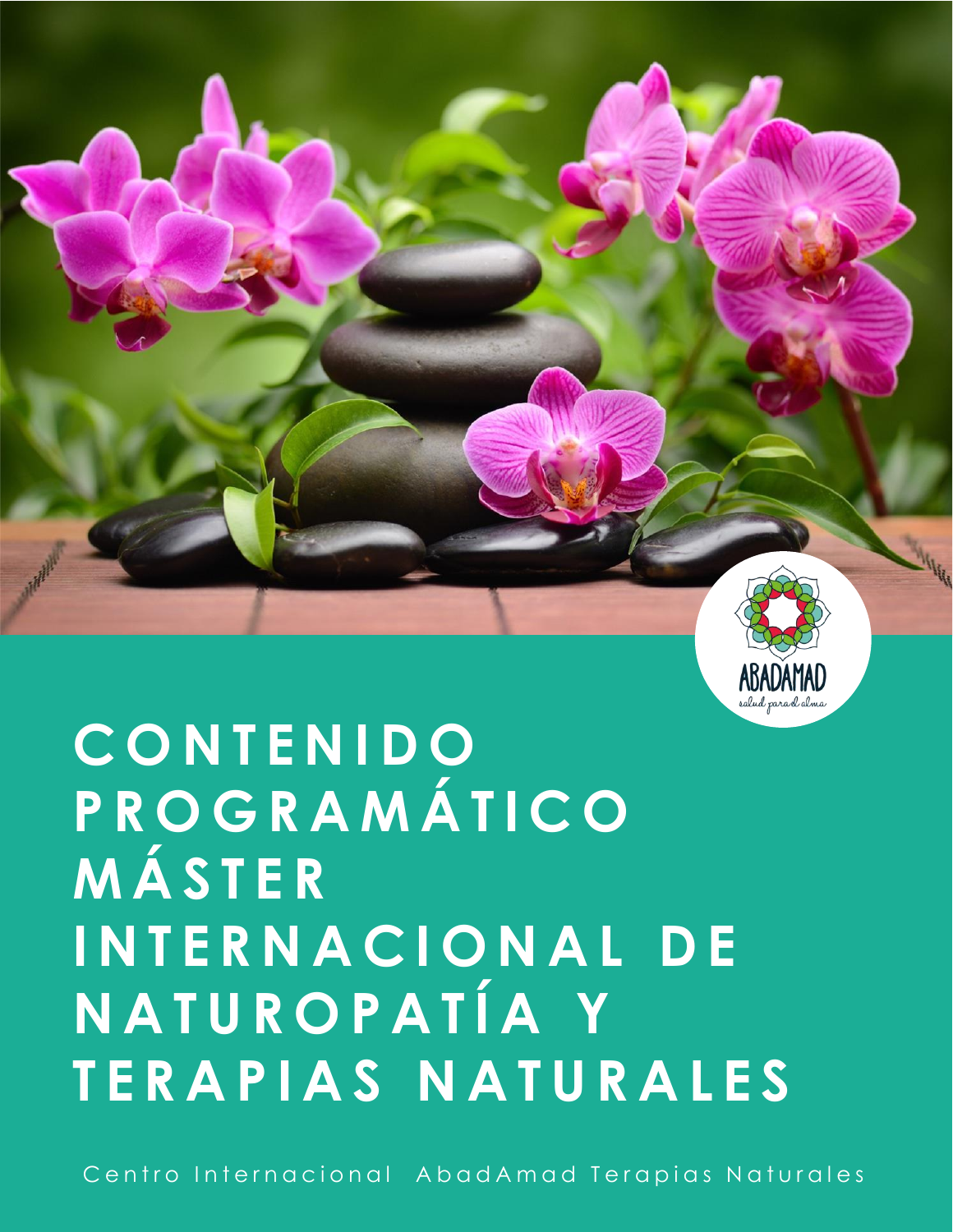



Globales para el Desarrollo Humano España - Unión Europea



**CENTRO UNESCO** PARA LA FORMACIÓN EN DDHH CIUDADANÍA MUNDIAL Y CULTURA DE PAZ

## **MÁSTER INTERNACIONAL "NATUROPATIA Y TERAPIAS NATURALES"**

### **CONTENIDO PROGRAMÁTICO:**

### **MODULO 1: NATUROPATÍA Y LOS METODOS NATURALES.**

- 1. CONCEPTO DE NATUROPATÍA.
- 2. BASE DE LA FILOSOFIA NATURISTA.
- 3. DESARREGLO FUNCIONAL DEL ORGANISMO POR DESEQUILIBRIO TERMICO DEL CUERPO.
- 4. TRATAMIENTO PERSONALIZADO.
- 5. ASPECTO METOLOGICO. REMEDIOS DE LA NATURALEZA.
- 6. PRINCIPIOS DE APLICACIÓN EN EL SENTIDO DE LA NATURALEZA.
- 7. ADAPTANDOSE A LA NATURALEZA DEL SER HUMANO.
- 8. LA MEDICINA NATURISTA ANTE LA ENFERMEDAD.
- 9. EDUCACION PARA LA SALUD.
- 10. MEDICINA GLOBAL.
- 11. ANAMNESIS.
- 12. VALORACION DEL PACIENTE O CLIENTE.
- 13. IRIDIOLOGIA.

#### **MODULO 2: TERAPIAS NATURALES Y COMPLEMENTARIAS.**

- 1. FITOTERAPIA.
- 2. HOMEOPATÍA.
- 3. HIDROTERAPIA.
- 4. AROMATERAPIA.
- 5. OSTEOPATÍA.
- 6. OLIGOTERAPIA.
- 7. SALES DE SCHÜSSLER.
- 8. MUSICOTERAPIA.
- 9. REFLEXOLOGÍA.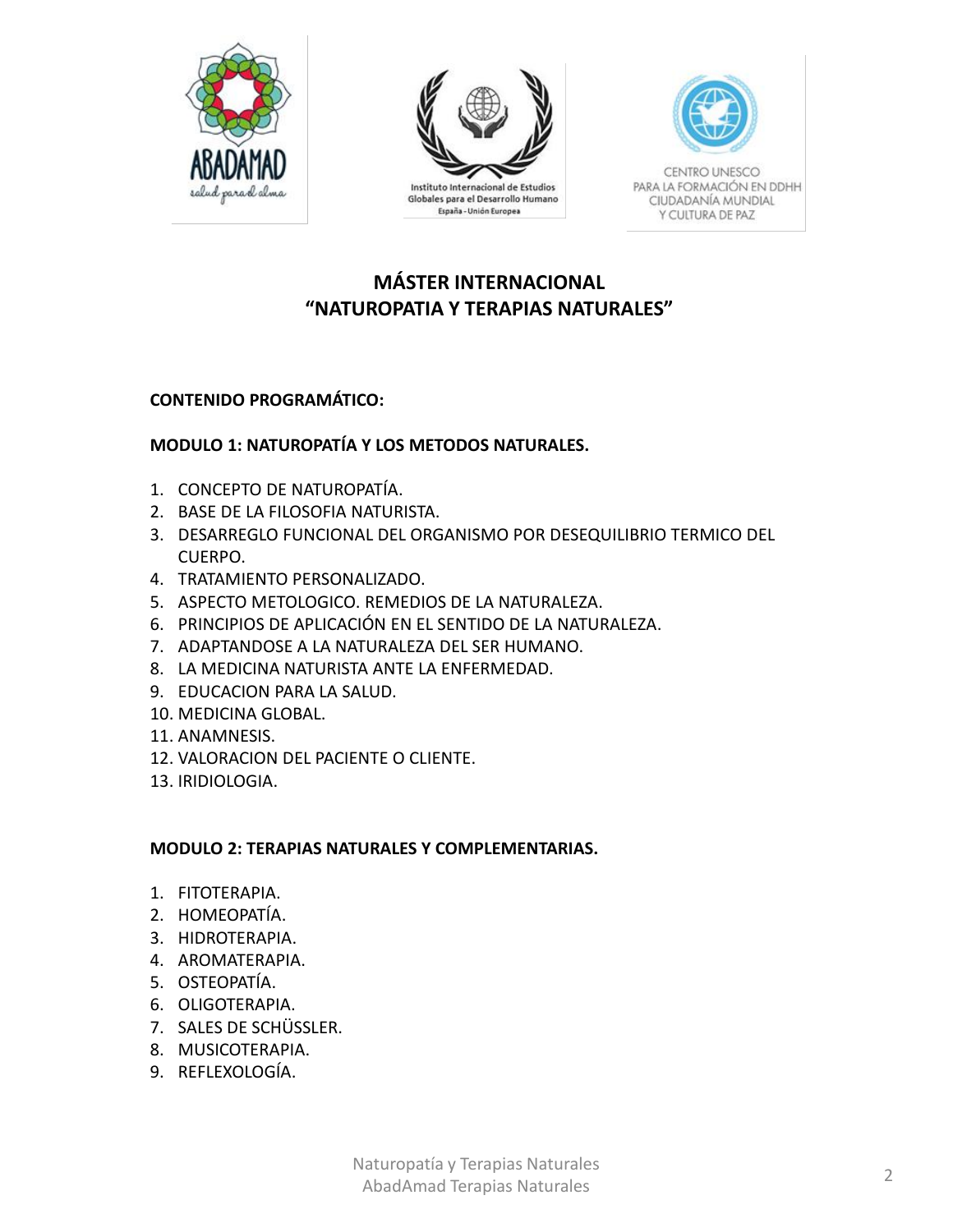



Instituto Internacional de Estudios Globales para el Desarrollo Humano España - Unión Europea



CENTRO UNESCO PARA LA FORMACIÓN EN DDHH CIUDADANÍA MUNDIAL Y CULTURA DE PAZ

- 10. SHIATSU.
- 11. QUIROPRAXIA.
- 12. REIKI.
- 13. FLORES DE BACH.
- 14. MASOTERAPIA.
- 15. YOGA.
- 16. CROMOTERAPIA.
- 17. KINESIOLOGIA.
- 18. GEMOTERAPIA.
- 19. RISOTERAPIA.
- 20. DRENAJE LINFÁTICO.
- 21. MASAJE TUI-NA.
- 22. OTRAS TERAPIAS NATURALES.

#### **MODULO 3: ANATOMINA Y FISIOLOGÍA DEL CUERPO HUMANO.**

- 1. CLASIFICACION DE ANATOMIA Y FISIOLOGÍA.
- 2. APARATO CARDIOCIRCULATORIO.
- 3. LA PIEL. PROTECCION, SENSIBILIDAD Y TACTO.
- 4. APARATO RESPIRATORIO.
- 5. APARATO DIGESTIVO.
- 6. APARATO LOCOMOTOR.
- 7. EL SISTEMA NERVIOSO.
- 8. LOS SENTIDOS.
- 9. EL SISTEMA ENDOCRINO.
- 10. EL SISTEMA REPRODUCTOR FEMENINO.
- 11. EL SISTEMA REPRODUCTOR MASCULINO.

#### **MODULO 4: NUTRICIÓN.**

- 1. ALIMENTACION NORMAL.
- 2. NUTRICIÓN.